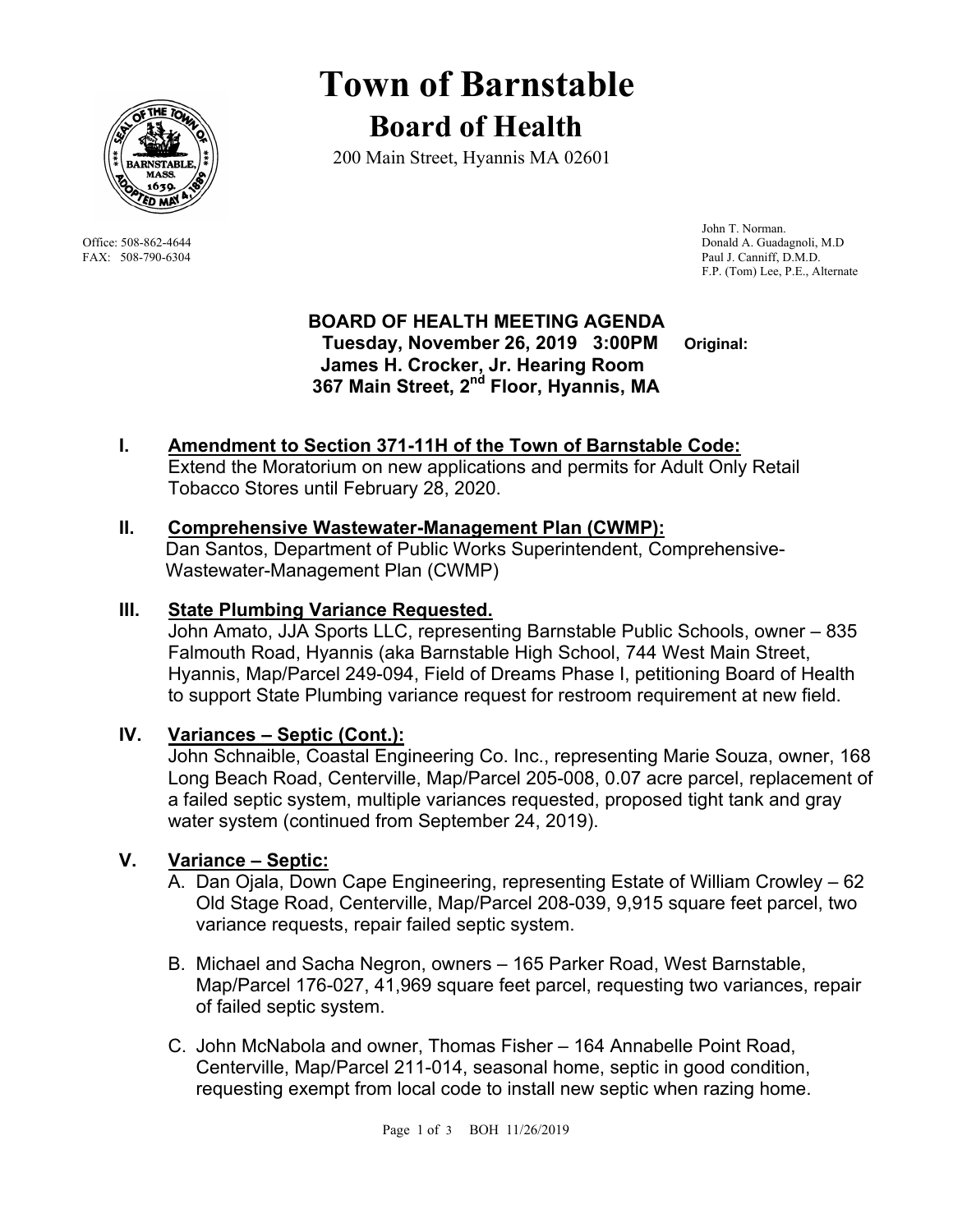D. Dan Ojala, Down Cape Engineering, representing Gerard and Joan Regan, Trustees – 1068 Craigville Beach Road, Centerville, Map/Parcel 206-133, 10,824 square feet parcel, requesting multiple septic variance, repair of failed septic with upgraded system.

#### **VI. Determination: Septic Inspection**

Scott Annand, owner – 16 Thistle Drive Centerville, Map/Parcel, requesting determination of septic inspection as passing versus conditional.

#### **VII. Bedroom Discrepancy:**

A. Scott Frank, septic installer, representing Rebecca and Michael Almonte, owners – 7 Erin Lane, Hyannis, Map/Parcel 291-017, 2 versus 4 bedrooms.

MOVED TO APRIL

27, 2020 Meeting> B. Sandra and Leon Trombley, owners – 1733 Osterville-West Barnstable Road, West Barnstable, Map/Parcel 128-036, 3 bedrooms versus 4 bedrooms.

#### **VIII. Temporary Food Permit Applications:**

- A. John Cotellessa and Tamara Scharoff, Original Gourmet Brunch, for two events with the same submitted menu, set-up, and same location. The two events are the following:
	- 1. "Gingerbread Lane at Harbor Overlook" on Friday and Saturday, November 29 and 30<sup>th</sup> at 51 Ocean Street, a.k.a. Gingerbread Lane @Harbor Overlook, Hyannis, from 10-3 pm.
	- 2. "Main Street Hyannis Holiday Stroll" on Saturday, December 7 at 51 Ocean Street, a.k.a. Gingerbread Lane @ Harbor Overlook, Hyannis, from 12-6 pm.
- B. Amanda Converse and Jen Villa representing LoveLocal Fest Holiday Edition 2019 event on Saturday, December 7, 2019 at Barnstable High School Field House and Gym, 744 West Main Street, Hyannis from 11 am – 5 pm.

#### **IX. Body Artist:**

Patricia Pola, artist returning to Great Island Tattoo, 12 Enterprise Road, Hyannis, requesting reconsideration of September 2019 Board decision.

#### **X. Proposed revision to Town Code, Section 376-3– Stables.**

Propose changing annual stable license to run calendar year with an effective start date of January 1<sup>st</sup>, versus December 1<sup>st</sup>.

#### **XI. Sewer Connection: Deadline Extension**

- A. Elaine Basias, owner 32 Paine Avenue, Hyannis, Map/Parcel 288-142, requesting deadline extension to connect to town sewer.
- B. Oswald Jordan of Brockton, and owner 54 Point Lane, Hyannis, Map/Parcel 288-168-001, requesting deadline extension to connect to town sewer.